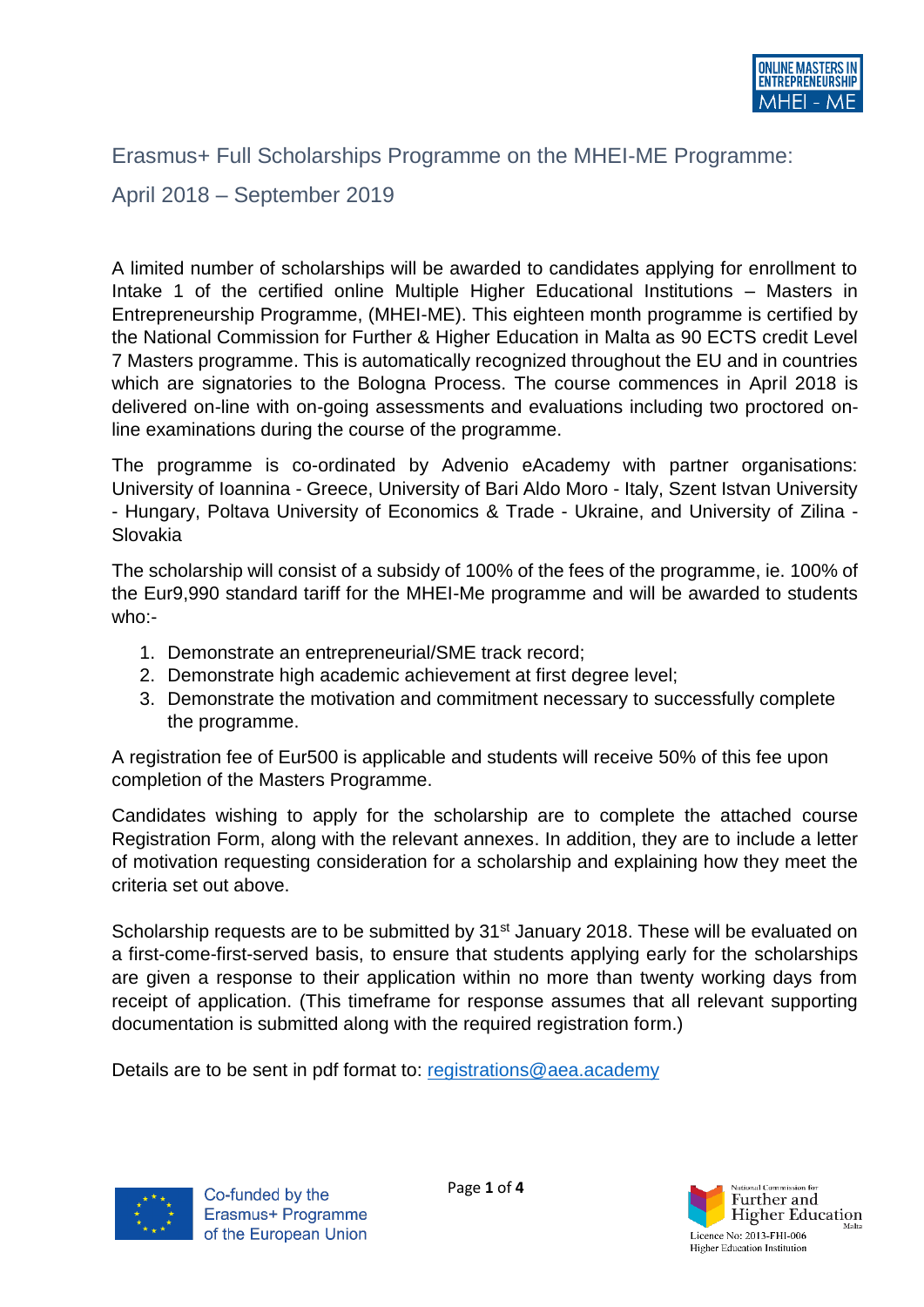## Erasmus+ Scholarships Programme on the MHEI-ME Programme:

April 2018 – September 2019

## Registration Form

| Name:                                                 | the control of the control of the control of the control of the control of the control of |                                                                                                                       |  |
|-------------------------------------------------------|-------------------------------------------------------------------------------------------|-----------------------------------------------------------------------------------------------------------------------|--|
| Surname:                                              |                                                                                           |                                                                                                                       |  |
| Date of birth:                                        |                                                                                           | Gender: __________                                                                                                    |  |
| <b>Current address:</b>                               |                                                                                           |                                                                                                                       |  |
|                                                       |                                                                                           |                                                                                                                       |  |
| Country of residence:                                 |                                                                                           |                                                                                                                       |  |
| Passport/ID number:                                   |                                                                                           | Date of issue: ___________                                                                                            |  |
| Email address:                                        | <u> 2000 - Jan James James Barbara, menyebara</u>                                         | Tel no: __________________<br>$\sim$ $-$                                                                              |  |
|                                                       |                                                                                           |                                                                                                                       |  |
| English language certification details <sup>1</sup> : |                                                                                           |                                                                                                                       |  |
|                                                       | Date and place of award of most recent English language certification:                    |                                                                                                                       |  |
|                                                       |                                                                                           | <u> 1989 - Johann John Stone, markin film yn y brening yn y brening yn y brening yn y brening yn y brening yn y b</u> |  |
| Level of proficiency:                                 |                                                                                           |                                                                                                                       |  |
| Details of institution:                               |                                                                                           | <u> 1989 - Johann Stoff, amerikansk politiker (d. 1989)</u>                                                           |  |
|                                                       |                                                                                           |                                                                                                                       |  |
|                                                       |                                                                                           |                                                                                                                       |  |

First Degree Details:

Date and place of award of first degree:

<sup>1</sup> <sup>1</sup> Course requirements specify a minimum IELTS level 5 or equivalent



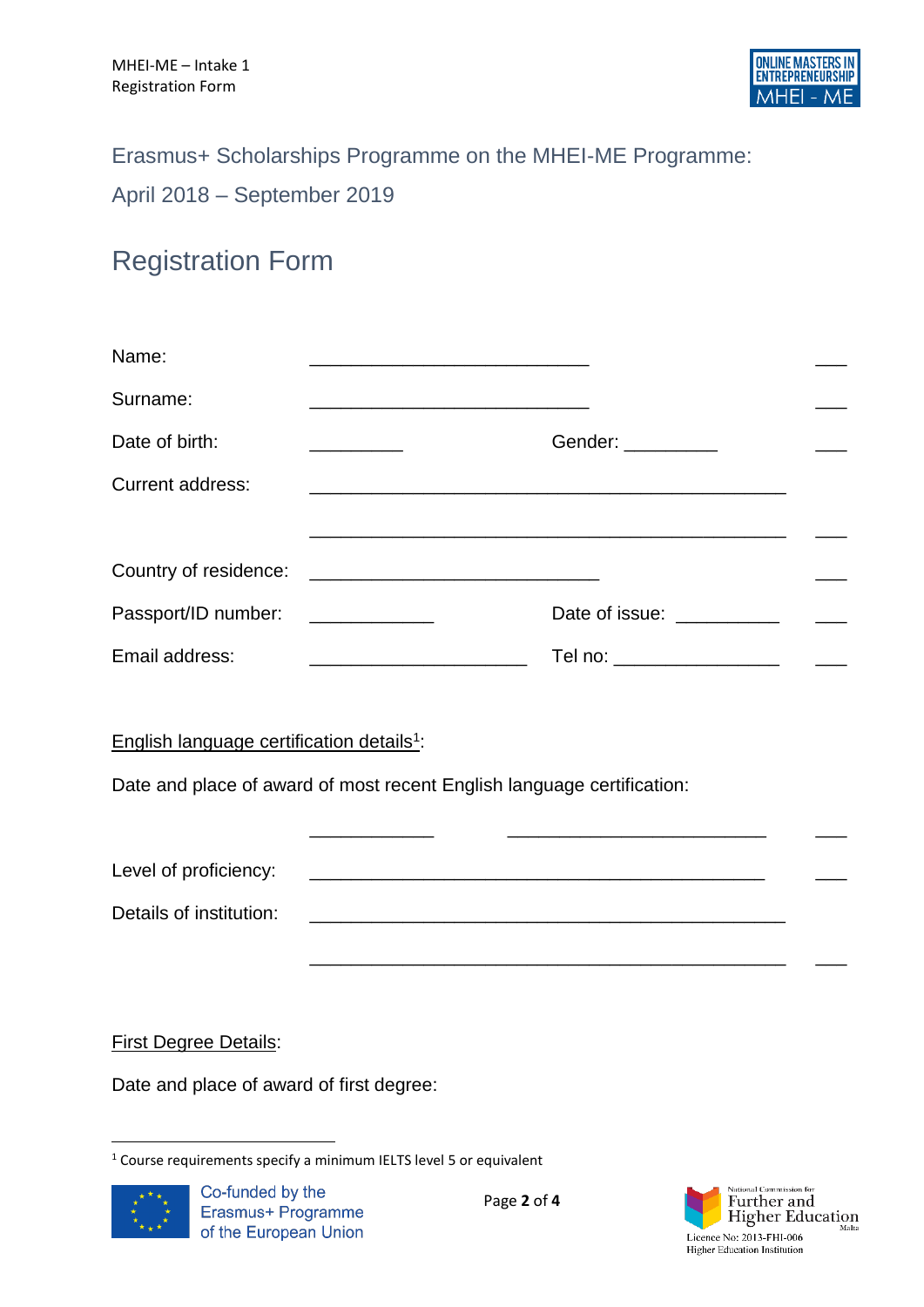

Details of awarding institution of first degree:

Details of entrepreneurial/SME experience to-date:<br>Applicants may include these details as a separate attachment should they wish to enter into more detail than the space allows.



Co-funded by the Erasmus+ Programme of the European Union

Page 3 of 4